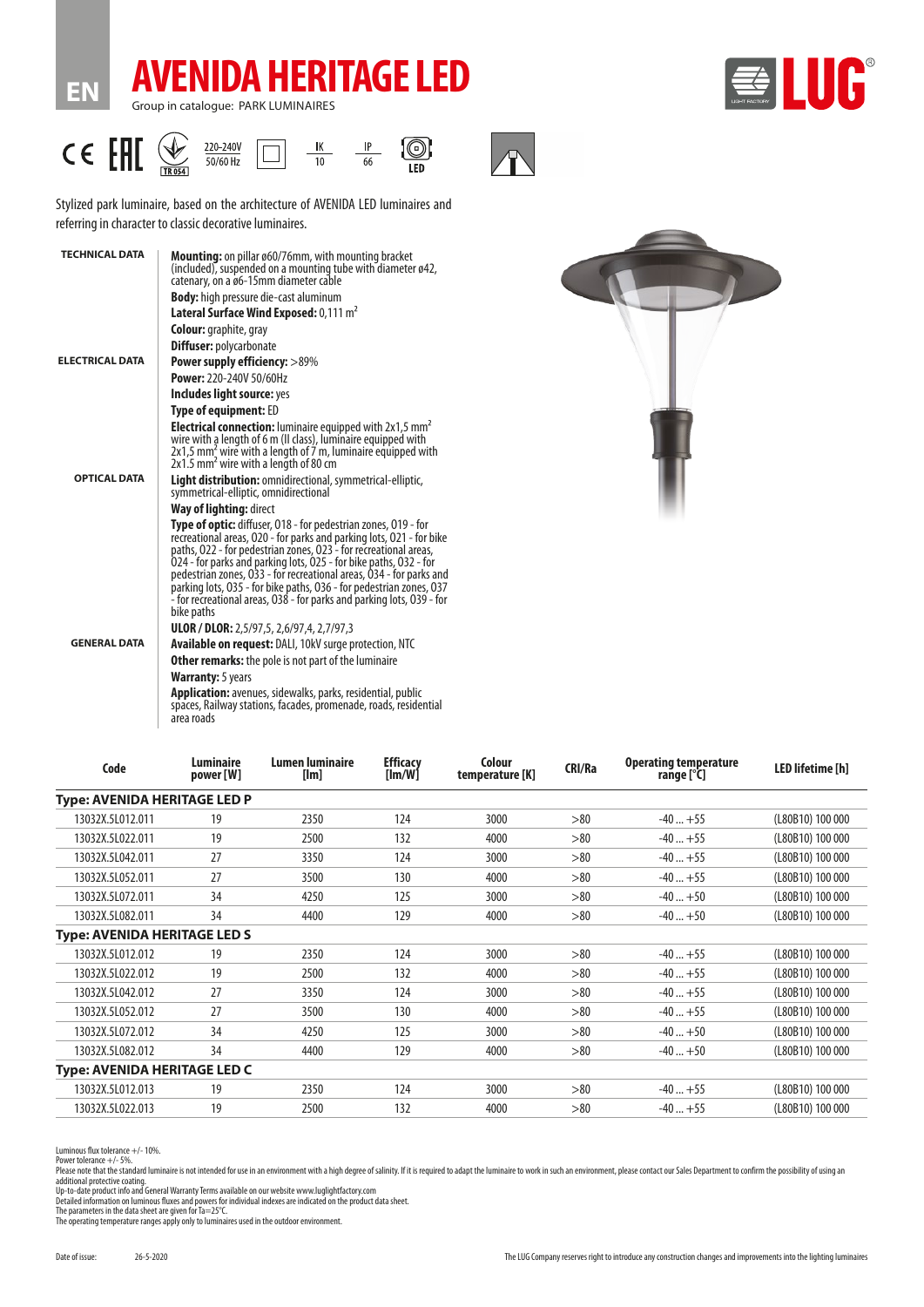# **AVENIDA HERITAGE LED**



Group in catalogue: PARK LUMINAIRES

**EN**

| Code                                                          | <b>Luminaire</b><br>power [W] | <b>Lumen luminaire</b><br>[Im] | <b>Efficacy</b><br>[Im/W] | Colour<br>temperature [K] | CRI/Ra | <b>Operating temperature</b><br>range [°C] | LED lifetime [h] |
|---------------------------------------------------------------|-------------------------------|--------------------------------|---------------------------|---------------------------|--------|--------------------------------------------|------------------|
| Type: AVENIDA HERITAGE LED C                                  |                               |                                |                           |                           |        |                                            |                  |
| 13032X.5L042.013                                              | 27                            | 3350                           | 124                       | 3000                      | >80    | $-40+55$                                   | (L80B10) 100 000 |
| 13032X.5L052.013                                              | 27                            | 3500                           | 130                       | 4000                      | >80    | $-40+55$                                   | (L80B10) 100 000 |
| 13032X.5L072.013                                              | 34                            | 4250                           | 125                       | 3000                      | >80    | $-40+50$                                   | (L80B10) 100 000 |
| 13032X.5L082.013                                              | 34                            | 4400                           | 129                       | 4000                      | >80    | $-40+50$                                   | (L80B10) 100 000 |
| Type: AVENIDA HERITAGE LENS LED P - 018, 019, 020, 021 optics |                               |                                |                           |                           |        |                                            |                  |
| 13033X.5L012.XX1                                              | 18                            | 2200                           | 122                       | 3000                      | >70    | $-40+55$                                   | (L90B10) 100 000 |
| 13033X.5L022.XX1                                              | 18                            | 2300                           | 128                       | 4000                      | >70    | $-40+55$                                   | (L90B10) 100 000 |
| 13033X.5L042.XX1                                              | 25                            | 3000                           | 120                       | 3000                      | >70    | $-40+55$                                   | (L90B10) 100 000 |
| 13033X.5L052.XX1                                              | 25                            | 3200                           | 128                       | 4000                      | >70    | $-40+55$                                   | (L90B10) 100 000 |
| 13033X.5L072.XX1                                              | 35                            | 4000                           | 114                       | 3000                      | >70    | $-40+50$                                   | (L90B10) 100 000 |
| 13033X.5L082.XX1                                              | 35                            | 4200                           | 120                       | 4000                      | >70    | $-40+50$                                   | (L90B10) 100 000 |
| Type: AVENIDA HERITAGE LENS LED P - 022, 023, 024, 025 optics |                               |                                |                           |                           |        |                                            |                  |
| 13033X.5L102.XX1                                              | 35                            | 4450                           | 127                       | 3000                      | >70    | $-40+50$                                   | (L90B10) 100 000 |
| 13033X.5L112.XX1                                              | 35                            | 4600                           | 131                       | 4000                      | >70    | $-40+50$                                   | (L90B10) 100 000 |
| 13033X.5L132.XX1                                              | 49                            | 6050                           | 123                       | 3000                      | >70    | $-40+45$                                   | (L90B10) 100 000 |
| 13033X.5L142.XX1                                              | 49                            | 6350                           | 130                       | 4000                      | >70    | $-40+45$                                   | (L90B10) 100 000 |
| Type: AVENIDA HERITAGE LENS LED S - 032, 033, 034, 035 optics |                               |                                |                           |                           |        |                                            |                  |
| 13033X.5L012.XX2                                              | 19                            | 2450                           | 129                       | 3000                      | >70    | $-40+55$                                   | (L90B10) 100 000 |
| 13033X.5L022.XX2                                              | 19                            | 2600                           | 137                       | 4000                      | >70    | $-40+55$                                   | (L90B10) 100 000 |
| 13033X.5L042.XX2                                              | 26                            | 3350                           | 129                       | 3000                      | >70    | $-40+55$                                   | (L90B10) 100 000 |
| 13033X.5L052.XX2                                              | 26                            | 3550                           | 137                       | 4000                      | >70    | $-40+55$                                   | (L90B10) 100 000 |
| 13033X.5L072.XX2                                              | 36                            | 4400                           | 122                       | 3000                      | >70    | $-40+50$                                   | (L90B10) 100 000 |
| 13033X.5L082.XX2                                              | 36                            | 4700                           | 131                       | 4000                      | >70    | $-40+50$                                   | (L90B10) 100 000 |
| Type: AVENIDA HERITAGE LENS LED S - 036, 037, 038, 039 optics |                               |                                |                           |                           |        |                                            |                  |
| 13033X.5L102.XX2                                              | 35                            | 4900                           | 140                       | 3000                      | >70    | $-40+50$                                   | (L90B10) 100 000 |
| 13033X.5L112.XX2                                              | 35                            | 5250                           | 150                       | 4000                      | >70    | $-40+50$                                   | (L90B10) 100 000 |
| 13033X.5L132.XX2                                              | 49                            | 6600                           | 135                       | 3000                      | >70    | $-40+45$                                   | (L90B10) 100 000 |
| 13033X.5L142.XX2                                              | 49                            | 7050                           | 144                       | 4000                      | >70    | $-40+45$                                   | (L90B10) 100 000 |
| Type: AVENIDA HERITAGE LENS LED C - 032, 033, 034, 035 optics |                               |                                |                           |                           |        |                                            |                  |
| 13033X.5L012.XX3                                              | 19                            | 2450                           | 129                       | 3000                      | >70    | $-40+55$                                   | (L90B10) 100 000 |
| 13033X.5L022.XX3                                              | 19                            | 2600                           | 137                       | 4000                      | >70    | $-40+55$                                   | (L90B10) 100 000 |
| 13033X.5L042.XX3                                              | 26                            | 3350                           | 129                       | 3000                      | >70    | $-40+55$                                   | (L90B10) 100 000 |
| 13033X.5L052.XX3                                              | 26                            | 3550                           | 137                       | 4000                      | >70    | $-40+55$                                   | (L90B10) 100 000 |
| 13033X.5L072.XX3                                              | 36                            | 4400                           | 122                       | 3000                      | >70    | $-40+50$                                   | (L90B10) 100 000 |
| 13033X.5L082.XX3                                              | 36                            | 4700                           | 131                       | 4000                      | >70    | $-40+50$                                   | (L90B10) 100 000 |
| Type: AVENIDA HERITAGE LENS LED C - 036, 037, 038, 039 optics |                               |                                |                           |                           |        |                                            |                  |
| 13033X.5L102.XX3                                              | 35                            | 4900                           | 140                       | 3000                      | >70    | $-40+50$                                   | (L90B10) 100 000 |
| 13033X.5L112.XX3                                              | 35                            | 5250                           | 150                       | 4000                      | >70    | $-40+50$                                   | (L90B10) 100 000 |
| 13033X.5L132.XX3                                              | 49                            | 6600                           | 135                       | 3000                      | >70    | $-40+45$                                   | (L90B10) 100 000 |
| 13033X.5L142.XX3                                              | 49                            | 7050                           | 144                       | 4000                      | >70    | $-40+45$                                   | (L90B10) 100 000 |

Luminous flux tolerance +/- 10%.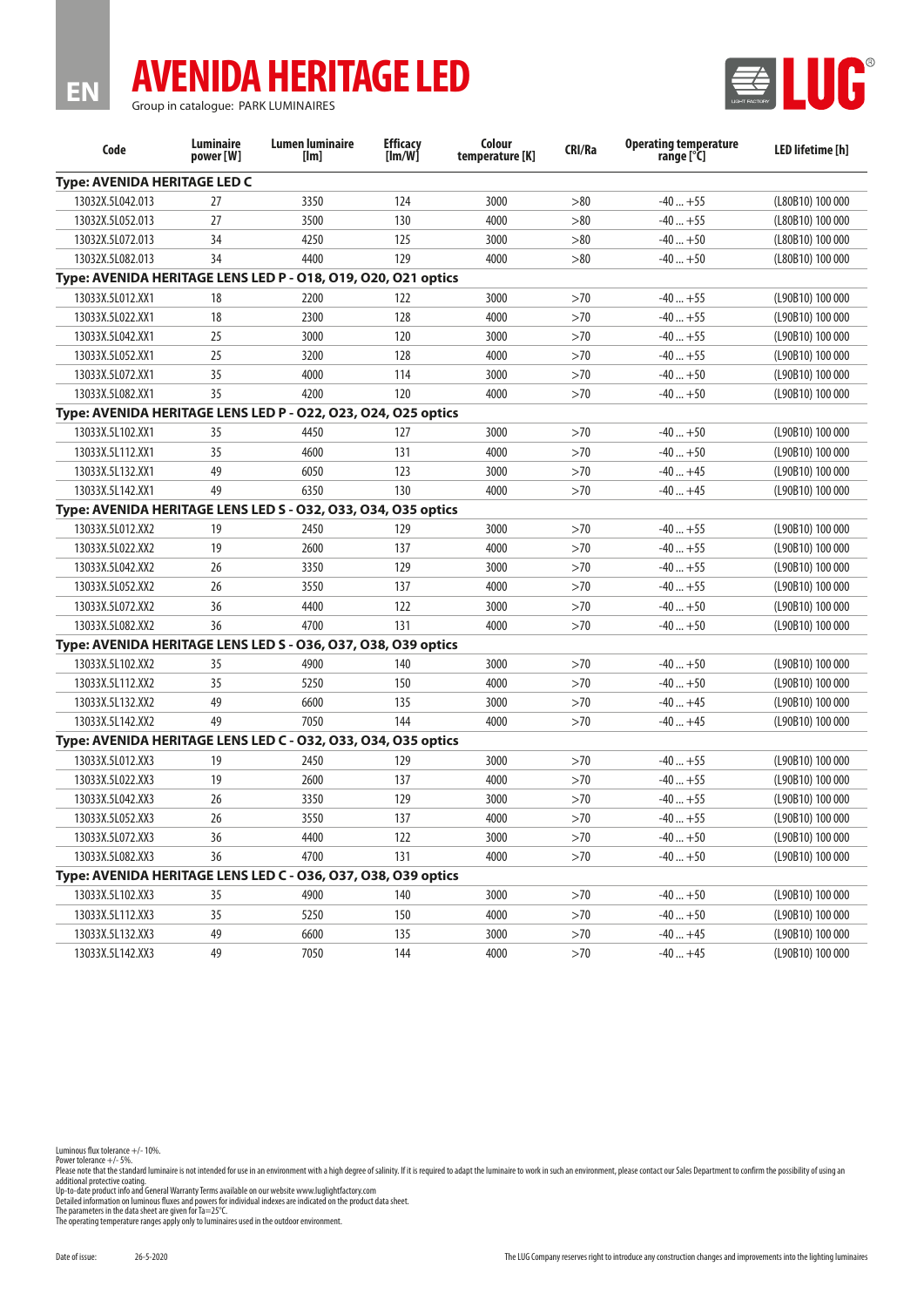**EN**

## **AVENIDA HERITAGE LED** Group in catalogue: PARK LUMINAIRES



| 130331 | .5L012. |  |
|--------|---------|--|
|        |         |  |

|        |    | Type of optic                       |
|--------|----|-------------------------------------|
|        | 01 | O18 - for pedestrian zones          |
|        |    | 02 O19 - for recreational areas     |
|        |    | 03 O20 - for parks and parking lots |
|        |    | 04 O21 - for bike paths             |
|        |    | 05 O22 - for pedestrian zones       |
|        |    | 06 O23 - for recreational areas     |
|        |    | 07 O24 - for parks and parking lots |
|        |    | 08 O25 - for bike paths             |
|        |    | 15 O32 - for pedestrian zones       |
|        |    | 16 O33 - for recreational areas     |
|        |    | 17 O34 - for parks and parking lots |
|        |    | 18 O35 - for bike paths             |
|        |    | 19 O36 - for pedestrian zones       |
|        |    | 20 O37 - for recreational areas     |
|        |    | 21 O38 - for parks and parking lots |
|        |    | 22 O39 - for bike paths             |
| Colour |    |                                     |
|        |    |                                     |





| Code                                                          | <b>Dimensions</b><br>[mm]<br>LН | <b>Mounting</b><br>dimensions [mm]<br>ØS                      | <b>Pallet</b><br>quantity | <b>Quantity</b><br>in<br>package | Net<br>weight<br>[kg] |  |  |
|---------------------------------------------------------------|---------------------------------|---------------------------------------------------------------|---------------------------|----------------------------------|-----------------------|--|--|
| Type: AVENIDA HERITAGE LED P                                  |                                 |                                                               |                           |                                  |                       |  |  |
| 13032X.5L012.011                                              | 561570                          | 76                                                            | 12                        | 1                                | 6.2                   |  |  |
| 13032X.5L022.011                                              | 561570                          | 76                                                            | 12                        | 1                                | 6.2                   |  |  |
| 13032X.5L042.011                                              | 561570                          | 76                                                            | 12                        | 1                                | 6.2                   |  |  |
| 13032X.5L052.011                                              | 561570                          | 76                                                            | 12                        | 1                                | 6.2                   |  |  |
| 13032X.5L072.011                                              | 561570                          | 76                                                            | 12                        | 1                                | 6.2                   |  |  |
| 13032X.5L082.011                                              | 561570                          | 76                                                            | 12                        | 1                                | 6.2                   |  |  |
| <b>Type: AVENIDA HERITAGE LED S</b>                           |                                 |                                                               |                           |                                  |                       |  |  |
| 13032X.5L012.012                                              | 561426                          | 42                                                            | 12                        | 1                                | 4.9                   |  |  |
| 13032X.5L022.012                                              | 561426                          | 42                                                            | 12                        | 1                                | 4.9                   |  |  |
| 13032X.5L042.012                                              | 561426                          | 42                                                            | 12                        | 1                                | 4.9                   |  |  |
| 13032X.5L052.012                                              | 561426                          | 42                                                            | 12                        | 1                                | 4.9                   |  |  |
| 13032X.5L072.012                                              | 561426                          | 42                                                            | 12                        | 1                                | 4.9                   |  |  |
| 13032X.5L082.012                                              | 561426                          | 42                                                            | 12                        | 1                                | 4.9                   |  |  |
| Type: AVENIDA HERITAGE LED C                                  |                                 |                                                               |                           |                                  |                       |  |  |
| 13032X.5L012.013                                              | 561536                          | 76                                                            | 12                        | 1                                | 6.7                   |  |  |
| 13032X.5L022.013                                              | 561 536                         | 76                                                            | 12                        | 1                                | 6.7                   |  |  |
| 13032X.5L042.013                                              | 561536                          | 76                                                            | 12                        | 1                                | 6.7                   |  |  |
| 13032X.5L052.013                                              | 561536                          | 76                                                            | 12                        | 1                                | 6.7                   |  |  |
| 13032X.5L072.013                                              | 561536                          | 76                                                            | 12                        | 1                                | 6.7                   |  |  |
| 13032X.5L082.013                                              | 561536                          | 76                                                            | 12                        | 1                                | 6.7                   |  |  |
|                                                               |                                 | Type: AVENIDA HERITAGE LENS LED P - 018, 019, 020, 021 optics |                           |                                  |                       |  |  |
| 13033X.5L012.XX1                                              | 561570                          | 76                                                            | 12                        | 1                                | 6.2                   |  |  |
| 13033X.5L022.XX1                                              | 561 570                         | 76                                                            | 12                        | 1                                | 6.2                   |  |  |
| 13033X.5L042.XX1                                              | 561570                          | 76                                                            | 12                        | 1                                | 6.2                   |  |  |
| 13033X.5L052.XX1                                              | 561570                          | 76                                                            | 12                        | 1                                | 6.2                   |  |  |
| 13033X.5L072.XX1                                              | 561570                          | 76                                                            | 12                        | 1                                | 6.2                   |  |  |
| 13033X.5L082.XX1                                              | 561570                          | 76                                                            | 12                        | 1                                | 6.2                   |  |  |
| Type: AVENIDA HERITAGE LENS LED P - 022, 023, 024, 025 optics |                                 |                                                               |                           |                                  |                       |  |  |
| 13033X.5L102.XX1                                              | 561570                          | 76                                                            | 12                        | 1                                | 6.2                   |  |  |
| 13033X.5L112.XX1                                              | 561570                          | 76                                                            | 12                        | 1                                | 6.2                   |  |  |
| 13033X.5L132.XX1                                              | 561570                          | 76                                                            | 12                        | 1                                | 6.2                   |  |  |



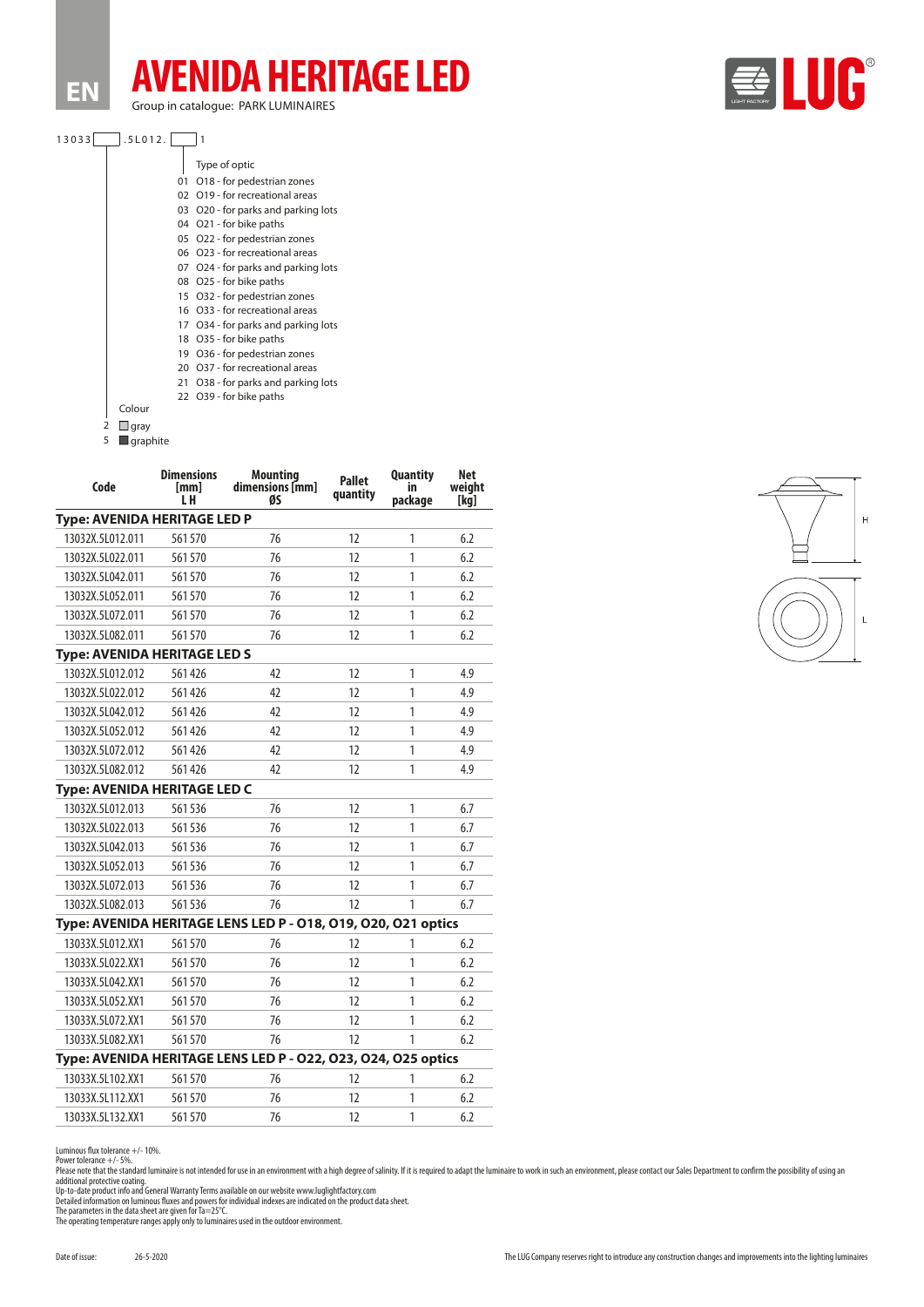## **AVENIDA HERITAGE LED**

Group in catalogue: PARK LUMINAIRES

| Code                                                          | <b>Dimensions</b><br>[mm]<br>i H                              | <b>Mounting</b><br>dimensions [mm]<br>ØS                      | <b>Pallet</b><br>quantity | <b>Quantity</b><br>in<br>package | Net<br>weight<br>[kg] |  |  |  |  |
|---------------------------------------------------------------|---------------------------------------------------------------|---------------------------------------------------------------|---------------------------|----------------------------------|-----------------------|--|--|--|--|
| Type: AVENIDA HERITAGE LENS LED P - 022, 023, 024, 025 optics |                                                               |                                                               |                           |                                  |                       |  |  |  |  |
| 13033X.5L142.XX1                                              | 561 570                                                       | 76                                                            | 12                        | 1                                | 6.2                   |  |  |  |  |
| Type: AVENIDA HERITAGE LENS LED S - 032, 033, 034, 035 optics |                                                               |                                                               |                           |                                  |                       |  |  |  |  |
| 13033X.5L012.XX2                                              | 561426                                                        | 42                                                            | 12                        | 1                                | 4.9                   |  |  |  |  |
| 13033X.5L022.XX2                                              | 561426                                                        | 42                                                            | 12                        | 1                                | 4.9                   |  |  |  |  |
| 13033X.5L042.XX2                                              | 561426                                                        | 42                                                            | 12                        | 1                                | 4.9                   |  |  |  |  |
| 13033X.5L052.XX2                                              | 561426                                                        | 42                                                            | 12                        | 1                                | 4.9                   |  |  |  |  |
| 13033X.5L072.XX2                                              | 561426                                                        | 42                                                            | 12                        | 1                                | 4.9                   |  |  |  |  |
| 13033X.5L082.XX2                                              | 561426                                                        | 47                                                            | 12                        | 1                                | 4.9                   |  |  |  |  |
|                                                               |                                                               | Type: AVENIDA HERITAGE LENS LED S - 036, 037, 038, 039 optics |                           |                                  |                       |  |  |  |  |
| 13033X.5L102.XX2                                              | 561426                                                        | 42                                                            | 12                        | 1                                | 4.9                   |  |  |  |  |
| 13033X.5L112.XX2                                              | 561426                                                        | 42                                                            | 12                        | 1                                | 4.9                   |  |  |  |  |
| 13033X.5L132.XX2                                              | 561426                                                        | 42                                                            | 12                        | 1                                | 4.9                   |  |  |  |  |
| 13033X.5L142.XX2                                              | 561426                                                        | 47                                                            | 12                        | 1                                | 4.9                   |  |  |  |  |
|                                                               | Type: AVENIDA HERITAGE LENS LED C - 032, 033, 034, 035 optics |                                                               |                           |                                  |                       |  |  |  |  |
| 13033X.5L012.XX3                                              | 561536                                                        | 42                                                            | 12                        | 1                                | 6.7                   |  |  |  |  |
| 13033X.5L022.XX3                                              | 561536                                                        | 76                                                            | 12                        | 1                                | 6.7                   |  |  |  |  |
| 13033X.5L042.XX3                                              | 561536                                                        | 76                                                            | 12                        | 1                                | 6.7                   |  |  |  |  |
| 13033X.5L052.XX3                                              | 561536                                                        | 76                                                            | 12                        | 1                                | 6.7                   |  |  |  |  |
| 13033X.5L072.XX3                                              | 561536                                                        | 42                                                            | 12                        | 1                                | 6.7                   |  |  |  |  |
| 13033X.5L082.XX3                                              | 561536                                                        | 76                                                            | 12                        | 1                                | 6.7                   |  |  |  |  |
| Type: AVENIDA HERITAGE LENS LED C - 036, 037, 038, 039 optics |                                                               |                                                               |                           |                                  |                       |  |  |  |  |
| 13033X.5L102.XX3                                              | 561 536                                                       | 76                                                            | 12                        | 1                                | 6.7                   |  |  |  |  |
| 13033X.5L112.XX3                                              | 561536                                                        | 76                                                            | 12                        | 1                                | 6.7                   |  |  |  |  |
| 13033X.5L132.XX3                                              | 561536                                                        | 76                                                            | 12                        | 1                                | 6.7                   |  |  |  |  |
| 13033X.5L142.XX3                                              | 561536                                                        | 42                                                            | 12                        | 1                                | 6.7                   |  |  |  |  |

### **OTHER PICTURES**

**EN**









AVENIDA Heritage LED S<br>
AVENIDA Heritage LED S

AVENIDA HERITAGE LED C/AVENIDA HERITAGE LENS LED C - 2 field

connectors IP68

#### **ACCESSORIES**



AVENIDA HERITAGE LED C/AVENIDA HERITAGE LENS LED C - 4 field connectors IP68

130322.5L012.011 130332.5L012.011 130332.5L012.021 130332.5L012.031 130332.5L012.041

Luminous flux tolerance +/- 10%.

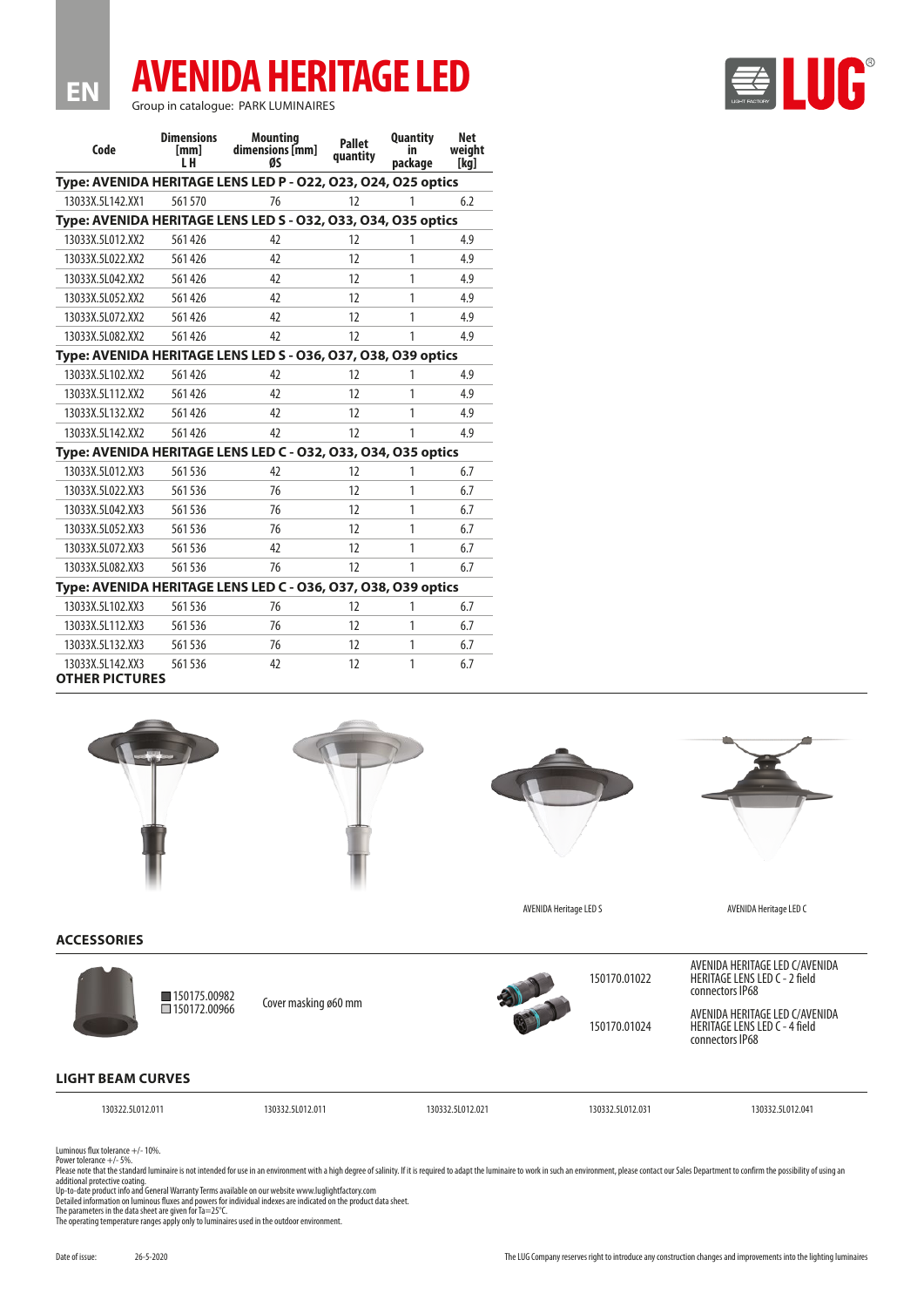

#### **WAY OF LIGHTING**



Luminous flux tolerance +/- 10%.